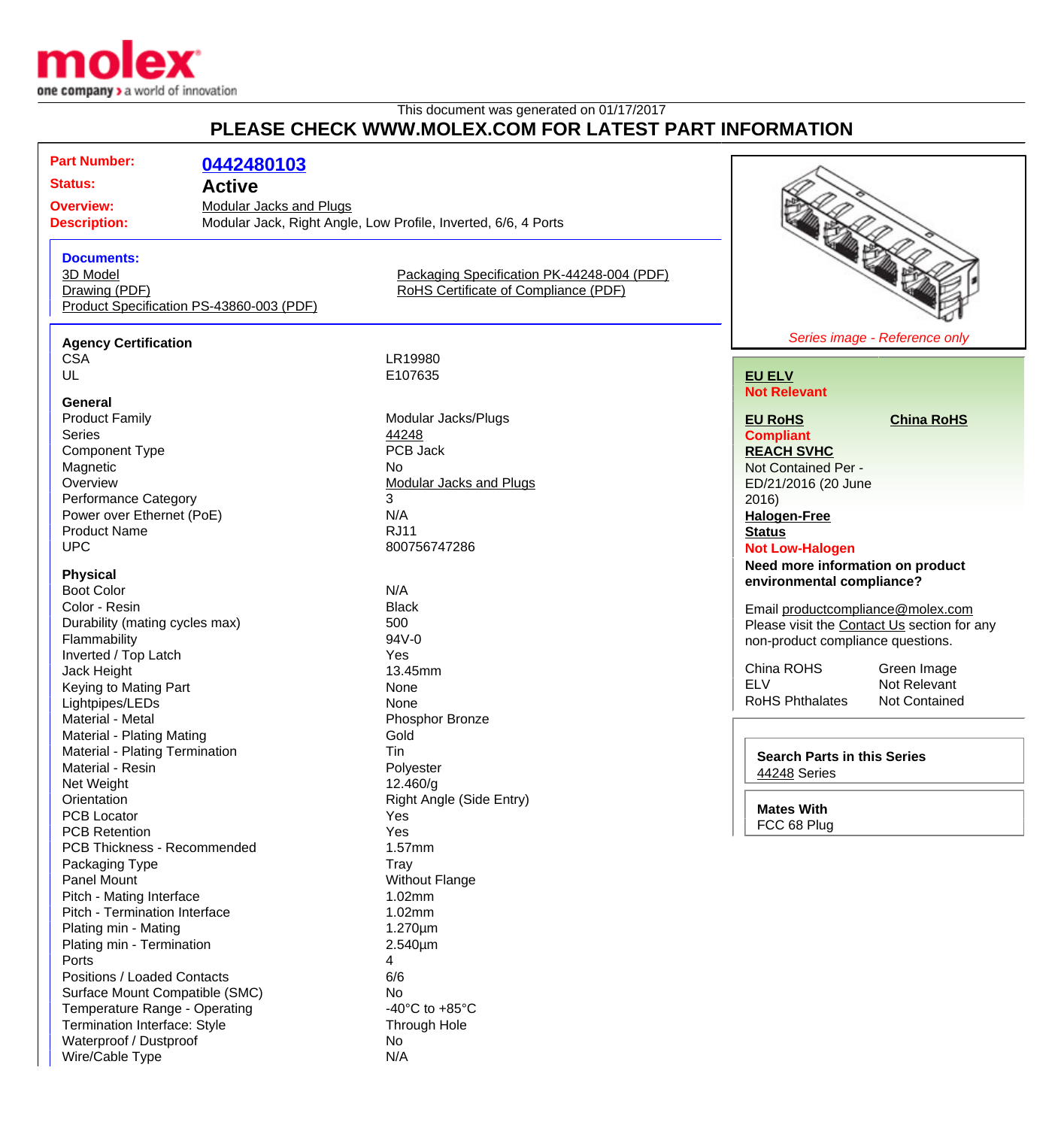| <b>Electrical</b><br>Current - Maximum per Contact<br>Grounding to PCB<br>Grounding to Panel<br>Shielded<br>Voltage - Maximum                                                        | 1.5A<br>Yes<br>With All Panel Grounding Tab<br>Yes.<br>150V AC (RMS) |
|--------------------------------------------------------------------------------------------------------------------------------------------------------------------------------------|----------------------------------------------------------------------|
| <b>Solder Process Data</b><br>Duration at Max. Process Temperature (seconds)<br>Lead-freeProcess Capability<br>Max. Cycles at Max. Process Temperature<br>Process Temperature max. C | 005<br>WAVE<br>001<br>260                                            |
| <b>Material Info</b>                                                                                                                                                                 |                                                                      |
| <b>Reference - Drawing Numbers</b><br>Packaging Specification<br><b>Product Specification</b>                                                                                        | PK-44248-004<br>PS-43860-003                                         |

### This document was generated on 01/17/2017 **PLEASE CHECK WWW.MOLEX.COM FOR LATEST PART INFORMATION**